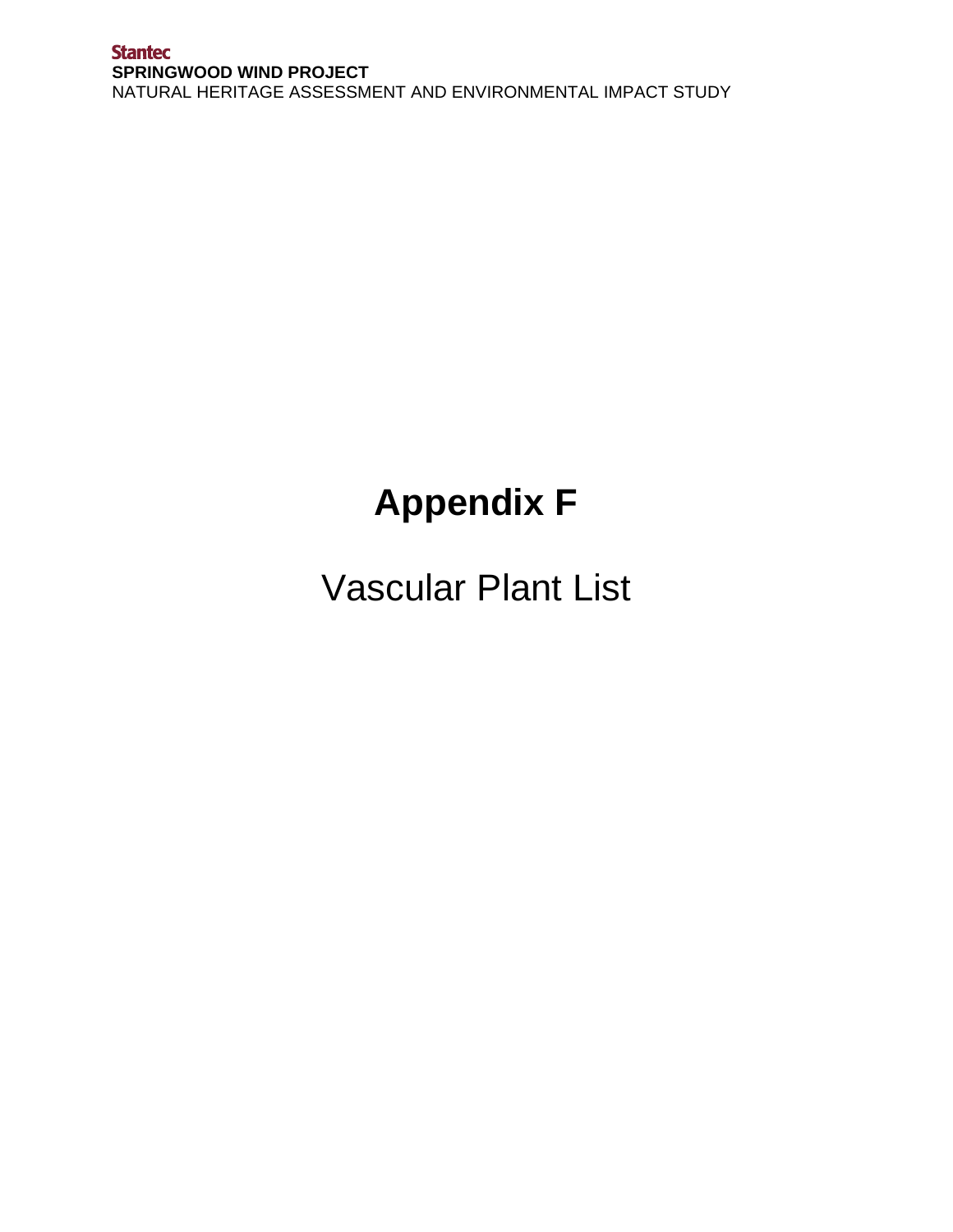|                             |                                     |                                           |                                           |              |                  |                                    |               |               |                        | LOCAL                         |               |                |   |
|-----------------------------|-------------------------------------|-------------------------------------------|-------------------------------------------|--------------|------------------|------------------------------------|---------------|---------------|------------------------|-------------------------------|---------------|----------------|---|
|                             |                                     |                                           | COEFFICIENT OF                            | WETNESS      | <b>NEEDINESS</b> | PROVINCIAL                         | OMNR          | COSEWIC       | GLOBAL                 | <b>STATUS</b><br><b>WELL/</b> |               |                |   |
| <b>LATIN NAME</b>           |                                     | <b>COMMON NAME</b>                        | CONSERVATISM                              | <b>INDEX</b> | <b>INDEX</b>     | <b>STATUS</b>                      | <b>STATUS</b> | <b>STATUS</b> | <b>STATUS</b>          | <b>DUFF</b>                   |               |                |   |
|                             | <b>LOCAL STATUS</b>                 |                                           |                                           |              |                  |                                    |               |               |                        | RILEY                         |               |                |   |
|                             | <b>SOURCE</b>                       |                                           |                                           |              |                  |                                    |               |               |                        | 1989                          |               |                |   |
|                             |                                     |                                           |                                           |              |                  |                                    |               |               |                        |                               |               | Feature Number |   |
|                             |                                     |                                           |                                           |              |                  |                                    |               |               |                        |                               | $\mathbf{1}$  | $\overline{c}$ | 3 |
| <b>PTERIDOPHYTES</b>        |                                     | <b>FERNS &amp; ALLIES</b>                 |                                           |              |                  |                                    |               |               |                        |                               |               |                |   |
|                             |                                     |                                           |                                           |              |                  |                                    |               |               |                        |                               |               |                |   |
| Dryopteridaceae             |                                     | <b>Wood Fern Family</b>                   |                                           |              |                  |                                    |               |               |                        |                               |               |                |   |
| Onoclea                     | sensibilis                          | Sensitive Fern                            | 4                                         | -3           |                  | S <sub>5</sub>                     |               |               | G <sub>5</sub>         | X                             |               |                |   |
| <b>GYMNOSPERMS</b>          |                                     | <b>CONIFERS</b>                           |                                           |              |                  |                                    |               |               |                        |                               |               |                |   |
|                             |                                     |                                           |                                           |              |                  |                                    |               |               |                        |                               |               |                |   |
| Pinaceae                    |                                     | <b>Pine Family</b>                        |                                           |              |                  |                                    |               |               |                        |                               |               |                |   |
| Picea                       | abies                               | Norway Spruce                             |                                           | 5            | $-1$             | SE <sub>3</sub>                    |               |               | G?                     | X                             |               |                |   |
| Pinus                       | strobus                             | Eastern White Pine                        | $\overline{4}$                            | 3            |                  | S <sub>5</sub>                     |               |               | G <sub>5</sub>         | X                             |               |                |   |
|                             |                                     |                                           |                                           |              |                  |                                    |               |               |                        |                               |               |                |   |
| <b>DICOTYLEDONS</b>         |                                     | <b>DICOTS</b>                             |                                           |              |                  |                                    |               |               |                        |                               |               |                |   |
|                             |                                     |                                           |                                           |              |                  |                                    |               |               |                        |                               |               |                |   |
| Aceraceae                   |                                     | <b>Maple Family</b>                       | 0                                         |              |                  | S <sub>5</sub>                     |               |               |                        |                               |               |                |   |
| Acer                        | negundo<br>saccharum ssp. saccharum | Manitoba Maple                            | $\overline{4}$                            | -2<br>3      |                  | S <sub>5</sub>                     |               |               | G <sub>5</sub><br>G5T? | х<br>X                        |               |                |   |
| Acer                        |                                     | Sugar Maple                               |                                           |              |                  |                                    |               |               |                        |                               |               |                |   |
| Apiaceae                    |                                     | <b>Carrot or Parsley Family</b>           |                                           |              |                  |                                    |               |               |                        |                               |               |                |   |
| Cicuta                      | bulbifera                           | <b>Bulb-bearing Water-hemlock</b>         | 5                                         | -5           |                  | S <sub>5</sub>                     |               |               | G <sub>5</sub>         | х                             |               |                |   |
| Daucus                      | carota                              | <b>Wild Carrot</b>                        |                                           | 5            | $-2$             | SE <sub>5</sub>                    |               |               | G?                     | X                             |               |                |   |
| Sium                        | suave                               | Hemlock Water-parsnip                     | $\overline{4}$                            | $-5$         |                  | S <sub>5</sub>                     |               |               | G <sub>5</sub>         | X                             |               |                |   |
|                             |                                     |                                           |                                           |              |                  |                                    |               |               |                        |                               |               |                |   |
| Asteraceae                  |                                     | <b>Composite or Aster Family</b>          |                                           |              |                  |                                    |               |               |                        |                               |               |                |   |
| Aster                       | lanceolatus ssp. lanceolatus        | Tall White Aster                          | 3                                         | -3           |                  | S <sub>5</sub>                     |               |               | G5T?                   | X                             |               |                |   |
| <b>Bidens</b><br>Eupatorium | cernua<br>maculatum var. maculatum  | Nodding Beggar-ticks                      | $\mathbf{2}$                              | $-5$<br>$-5$ |                  | S <sub>5</sub><br>S <sub>5</sub>   |               |               | G <sub>5</sub>         | X                             |               |                |   |
| Solidago                    | canadensis                          | Spotted Joe-pye-weed<br>Canada Goldenrod  | 3<br>1                                    | 3            |                  | S <sub>5</sub>                     |               |               | G5T5<br>G <sub>5</sub> | х<br>X                        |               | X              |   |
| Taraxacum                   | officinale                          | Common Dandelion                          |                                           | 3            | $-2$             | SE <sub>5</sub>                    |               |               | G <sub>5</sub>         | X                             |               |                |   |
|                             |                                     |                                           |                                           |              |                  |                                    |               |               |                        |                               |               |                |   |
| Balsaminaceae               |                                     | Touch-me-not Family                       |                                           |              |                  |                                    |               |               |                        |                               |               |                |   |
| Impatiens                   | capensis                            | Spotted Touch-me-not                      | $\overline{4}$                            | -3           |                  | S <sub>5</sub>                     |               |               | G <sub>5</sub>         | х                             |               |                |   |
|                             |                                     |                                           |                                           |              |                  |                                    |               |               |                        |                               |               |                |   |
| Cornaceae                   |                                     | <b>Dogwood Family</b>                     |                                           |              |                  |                                    |               |               |                        |                               |               |                |   |
| Cornus                      | amomum ssp. obliqua                 | Silky Dogwood                             | 5                                         | $-4$         |                  | S <sub>5</sub>                     |               |               | G5T?                   | X                             |               |                |   |
| Cornus                      | foemina ssp. racemosa               | Red Panicled Dogwood<br>Red-osier Dogwood | $\overline{\mathbf{c}}$<br>$\overline{c}$ | $-2$<br>-3   |                  | S <sub>5</sub><br>S <sub>5</sub>   |               |               | G5?<br>G <sub>5</sub>  | X<br>X                        | x<br><b>x</b> |                |   |
| Cornus                      | stolonifera                         |                                           |                                           |              |                  |                                    |               |               |                        |                               |               |                |   |
| Fabaceae                    |                                     | Pea Family                                |                                           |              |                  |                                    |               |               |                        |                               |               |                |   |
| Medicago                    | lupulina                            | <b>Black Medick</b>                       |                                           | 1            | $-1$             | SE <sub>5</sub>                    |               |               | G?                     | X                             |               |                |   |
| Vicia                       | cracca                              | <b>Tufted Vetch</b>                       |                                           | 5            | $-1$             | SE <sub>5</sub>                    |               |               | G?                     | X                             |               |                |   |
|                             |                                     |                                           |                                           |              |                  |                                    |               |               |                        |                               |               |                |   |
| Lamiaceae                   |                                     | <b>Mint Family</b>                        |                                           |              |                  |                                    |               |               |                        |                               |               |                |   |
| Lycopus                     | americanus                          | Cut-leaved Water-horehound                | $\overline{4}$                            | $-5$         |                  | S <sub>5</sub>                     |               |               | G <sub>5</sub>         | X                             |               |                |   |
|                             |                                     |                                           |                                           |              |                  |                                    |               |               |                        |                               |               |                |   |
| Oleaceae<br>Fraxinus        | americana                           | <b>Olive Family</b><br>White Ash          | 4                                         | 3            |                  | S <sub>5</sub>                     |               |               | G <sub>5</sub>         | X                             |               |                |   |
|                             |                                     |                                           |                                           |              |                  |                                    |               |               |                        |                               |               |                |   |
| Plantaginaceae              |                                     | <b>Plantain Family</b>                    |                                           |              |                  |                                    |               |               |                        |                               |               |                |   |
| Plantago                    | lanceolata                          | Ribgrass                                  |                                           | 0            | $-1$             | SE <sub>5</sub>                    |               |               | G <sub>5</sub>         | X                             |               |                |   |
| Plantago                    | major                               | Common Plantain                           |                                           | $-1$         | $-1$             | SE <sub>5</sub>                    |               |               | G <sub>5</sub>         | X                             |               |                | X |
|                             |                                     |                                           |                                           |              |                  |                                    |               |               |                        |                               |               |                |   |
| Rosaceae                    |                                     | <b>Rose Family</b>                        |                                           |              |                  |                                    |               |               |                        |                               |               |                |   |
| Crataegus                   | species                             | Hawthorn species                          |                                           |              |                  |                                    |               |               |                        |                               | x             |                |   |
| Malus<br>Rubus              | pumila                              | Common Crabapple<br><b>Red Raspberry</b>  |                                           | 5            | $-1$             | SE <sub>5</sub><br>SE <sub>1</sub> |               |               | G <sub>5</sub><br>G5T5 |                               |               |                |   |
| Spiraea                     | idaeus ssp. idaeus<br>alba          | Narrow-leaved Meadow-sweet                | 3                                         | -4           |                  | S <sub>5</sub>                     |               |               | G <sub>5</sub>         | X                             |               |                |   |
|                             |                                     |                                           |                                           |              |                  |                                    |               |               |                        |                               |               |                |   |
| Salicaceae                  |                                     | <b>Willow Family</b>                      |                                           |              |                  |                                    |               |               |                        |                               |               |                |   |
| Populus                     | balsamifera ssp. balsamifera        | <b>Balsam Poplar</b>                      | $\overline{4}$                            | -3           |                  | S <sub>5</sub>                     |               |               | G5T?                   | X                             |               | x              |   |
| Populus                     | tremuloides                         | <b>Trembling Aspen</b>                    |                                           | 0            |                  | S <sub>5</sub>                     |               |               | G <sub>5</sub>         | X                             |               | $\mathsf{x}$   |   |
| Salix                       | species                             | Willow species                            |                                           |              |                  |                                    |               |               |                        | X                             | x             |                |   |
| Salix                       | lucida                              | <b>Shining Willow</b>                     | 5                                         | $-4$         |                  | S <sub>5</sub>                     |               |               | G <sub>5</sub>         | X                             |               |                |   |
|                             |                                     |                                           |                                           |              |                  |                                    |               |               |                        |                               |               |                |   |
| Solanaceae                  |                                     | <b>Nightshade Family</b>                  |                                           |              |                  | SE <sub>5</sub>                    |               |               |                        |                               |               |                |   |
| Solanum                     | dulcamara                           | <b>Bitter Nightshade</b>                  |                                           | 0            | -2               |                                    |               |               | G?                     | X                             |               |                |   |
| Tiliaceae                   |                                     | <b>Linden Family</b>                      |                                           |              |                  |                                    |               |               |                        |                               |               |                |   |
| Tilia                       | americana                           | American Basswood                         | $\overline{4}$                            | 3            |                  | S <sub>5</sub>                     |               |               | G <sub>5</sub>         | X                             | $\times$      |                |   |
|                             |                                     |                                           |                                           |              |                  |                                    |               |               |                        |                               |               |                |   |
| Ulmaceae                    |                                     | <b>Elm Family</b>                         |                                           |              |                  |                                    |               |               |                        |                               |               |                |   |
| Ulmus                       | americana                           | White Elm                                 | 3                                         | -2           |                  | S <sub>5</sub>                     |               |               | G5?                    | X                             |               |                |   |
|                             |                                     |                                           |                                           |              |                  |                                    |               |               |                        |                               |               |                |   |
| Vitaceae                    |                                     | <b>Grape Family</b>                       |                                           |              |                  |                                    |               |               |                        |                               |               |                |   |
| Parthenocissus              | inserta                             | Inserted Virginia-creeper                 | 3                                         | 3            |                  | S <sub>5</sub>                     |               |               | G5                     | X                             |               |                |   |